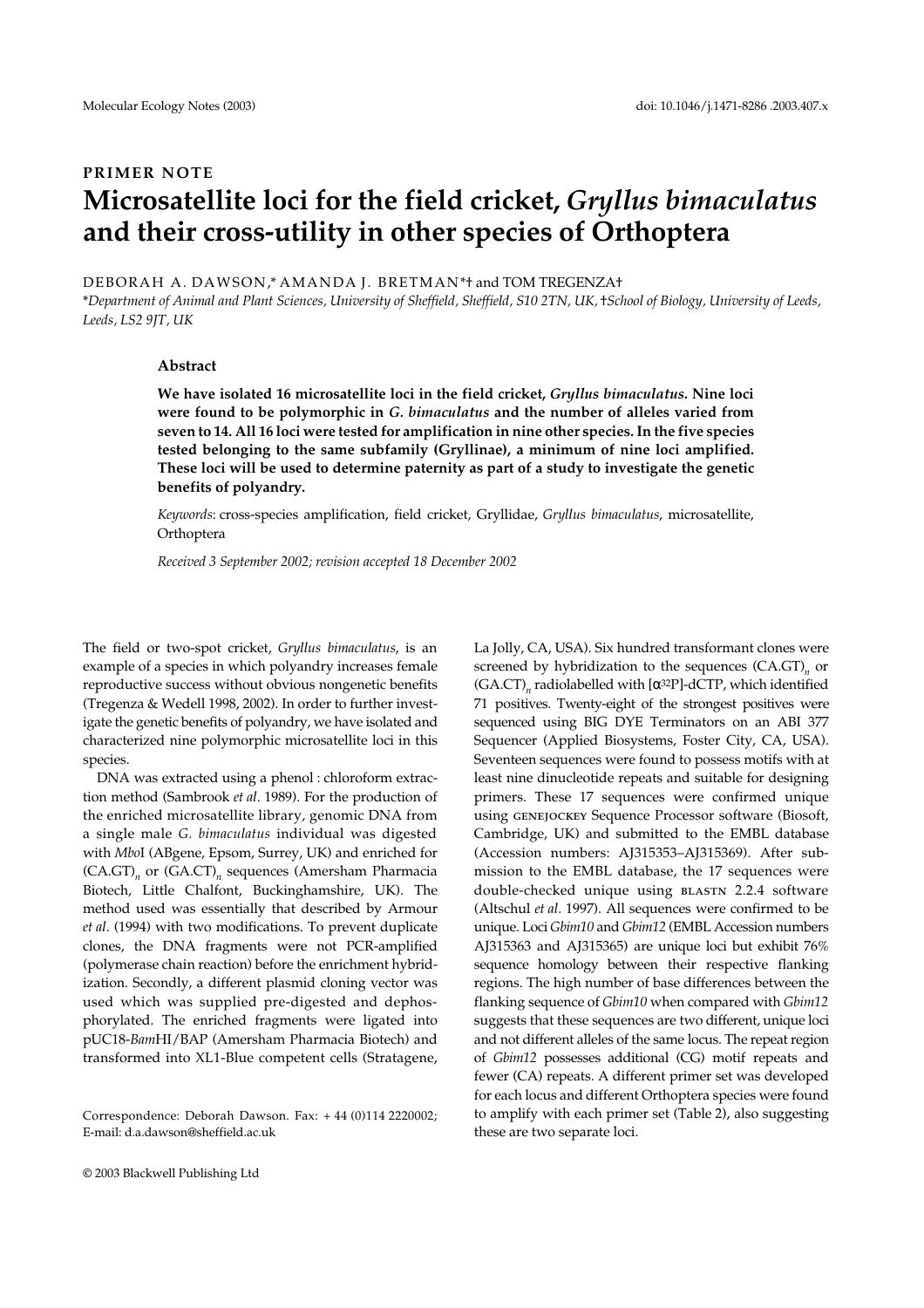| 2 PRIMER NOTE |  |
|---------------|--|
|---------------|--|

**Table 1** Characterization of nine polymorphic microsatellites in the field cricket, *Gryllus bimaculatus*

Table 1 Characterization of nine polymorphic microsatellites in the field cricket, Gryllus binnaculatus

| Locus              | EMBL no.<br>and id   | Repeat motif <sup>*</sup>                                                                                                                                                    | Primer sequence 5'-3'<br>(and 5' primer label)                                                                                                                                                                                                                                                           | $F_a^{\circ}$ C | $\ensuremath{\mathsf{M}\mathsf{g}\mathsf{C}\mathsf{1}}_2$ (mm) | Scored<br>$\overline{5}$ | $\geq$          | $(bp)^*$<br>₹         | allele size<br>Expected | allele size<br>range (bp)<br>Observed | $H_{\rm O}$ | $H_{\rm E}$ |
|--------------------|----------------------|------------------------------------------------------------------------------------------------------------------------------------------------------------------------------|----------------------------------------------------------------------------------------------------------------------------------------------------------------------------------------------------------------------------------------------------------------------------------------------------------|-----------------|----------------------------------------------------------------|--------------------------|-----------------|-----------------------|-------------------------|---------------------------------------|-------------|-------------|
| Gbim04             | AJ315356<br>CR1E11   | $\left(\text{GT}\right)_{27}$                                                                                                                                                | COODDOORECHAFOOROO-(MAF-9) (H)<br>(R) ATCCTACCAACACGCACGG                                                                                                                                                                                                                                                | 9               | 1.5                                                            | <b>ABI</b>               | 15              | 241<br>$\Box$         |                         | $205 - 239$                           | 0.80        | 0.89        |
| Gbin06             | AJ315359<br>CR2A05   | $\left( \text{GT} \right)_{25}$                                                                                                                                              | E) GCGATGAATCTTGAACTG<br>(R) TTCCTCGCCTTGACGACTCC                                                                                                                                                                                                                                                        | 9               | 1.5                                                            | SS                       | 15              | 204<br>$\overline{a}$ |                         | $160 - 220$                           | 0.80        | 0.83        |
| Gbin07             | AJ315360<br>CR2A12   | $(CG)_{3}(CA)_{10}$                                                                                                                                                          | (F) TCTTCCTTATCCTATTCGATCC<br>(R) CGGTGCCGACTTACACGTTG                                                                                                                                                                                                                                                   | 99              | 1.0                                                            | SS                       | 19              | 189<br>ó              |                         | $170 - 220$                           | 1.00        | 0.88        |
| Gbin08             | AJ315361<br>CR2B12   | $(CA)$ <sub>9</sub> and $(GA)$ <sub>3</sub> AGAC(GA) <sub>2</sub>                                                                                                            | (F) ACGTCAATACCATCAAAGCCTTTCC<br>(R) TCACTTACAGGCCAACGC                                                                                                                                                                                                                                                  | 99              | 1.5                                                            | SS                       | 20              | 176<br>ó              |                         | $170 - 210$                           | 0.85        | 0.86        |
| Gbin09             | AJ315362<br>CR2E08   | $(CA)$ <sub>9</sub> CC(CA) <sub>4</sub> CT(CA) <sub>2</sub>                                                                                                                  | CHOUTCOTTOUR CHANGE<br>(R) TCTCACCTCATATCTCGGC                                                                                                                                                                                                                                                           | $\infty$        | 1.0                                                            | SS                       | $\overline{19}$ | 165<br>$\Box$         |                         | $150 - 210$                           | 0.58        | 0.88        |
| Gbin11             | AJ315364<br>CR3A05   | $(CA)_{14}$                                                                                                                                                                  | (F) (6-FAM)-CCCTTCCATATCCTACCTCACC<br>(R) CCAGATATCTTCCTCCTGCGG                                                                                                                                                                                                                                          | S)              | 1.5                                                            | <b>ABI</b>               | 18              | 141<br>$\overline{ }$ |                         | $130 - 162$                           | 0.67        | 0.74        |
| Gbin <sub>13</sub> | AJ315366<br>CR3E12   | $\left(\mathrm{GT}\right)_{21}\mathrm{TT}(\mathrm{GT})_{2}$                                                                                                                  | (F) TOOGGOACCAACTERAGTOAC<br>(R) GATCAACACCACGGAACGTC                                                                                                                                                                                                                                                    | 45              | 1.0                                                            | SS                       | $\overline{16}$ | 246<br>Ó              |                         | $200 - 310$                           | 0.88        | 0.86        |
| Gbin14             | AJ315367<br>CR3G03   | $(\mathtt{CA})_7\mathtt{TA}(\mathtt{CA})_{11}\mathtt{CTA}(\mathtt{CA})_2\mathtt{AG}(\mathtt{CA})_2$                                                                          | (F) (HEX)-GATCATTATTCCTCTTCCTTGTTC<br>(R) ATCCTTGGGGAGCTAAC                                                                                                                                                                                                                                              | 57              | 1.0                                                            | ABI                      | 15              | 206<br>$\overline{1}$ |                         | $188 - 226$                           | 0.93        | 0.92        |
| Gbin15             | AJ315368<br>CR4E02   | $(CA)_{16}$                                                                                                                                                                  | (R) ATCCGAGCTTCAGCAAGGC<br><b>COLOHNOOKHOOOOODHOKO (H)</b>                                                                                                                                                                                                                                               | 99              | 1.0                                                            | SS                       | 20              | 179<br>$^{\circ}$     |                         | $150 - 220$                           | 0.95        | 0.87        |
|                    | *Of sequenced clone. | A, number of alleles; $H_{\rm O}$ , observed heterozygosity; $H_{\rm E}$ , expected heterozygosity.<br>PCR profile used: 94 °C 2 min, then 94 °C 1 min, T <sub>a</sub> °C 30 | $T_a$ annealing temperature; SS, genotypes scored on 6% polyacrylamide gels stained with silver; ABI, genotypes scored on an ABI 377 Sequencer; N, number of individuals tested;<br>s, 72 °C 30 s for 5 cycles, then 94 °C 30 s, T <sub>a</sub> °C 30 s, 72 °C 30 s for 30 cycles, then 72 °C for 3 min. |                 |                                                                |                          |                 |                       |                         |                                       |             |             |
|                    |                      |                                                                                                                                                                              |                                                                                                                                                                                                                                                                                                          |                 |                                                                |                          |                 |                       |                         |                                       |             |             |

© 2003 Blackwell Publishing Ltd, *Molecular Ecology Notes*, 10.1046/j.1471-8286 .2003.407.x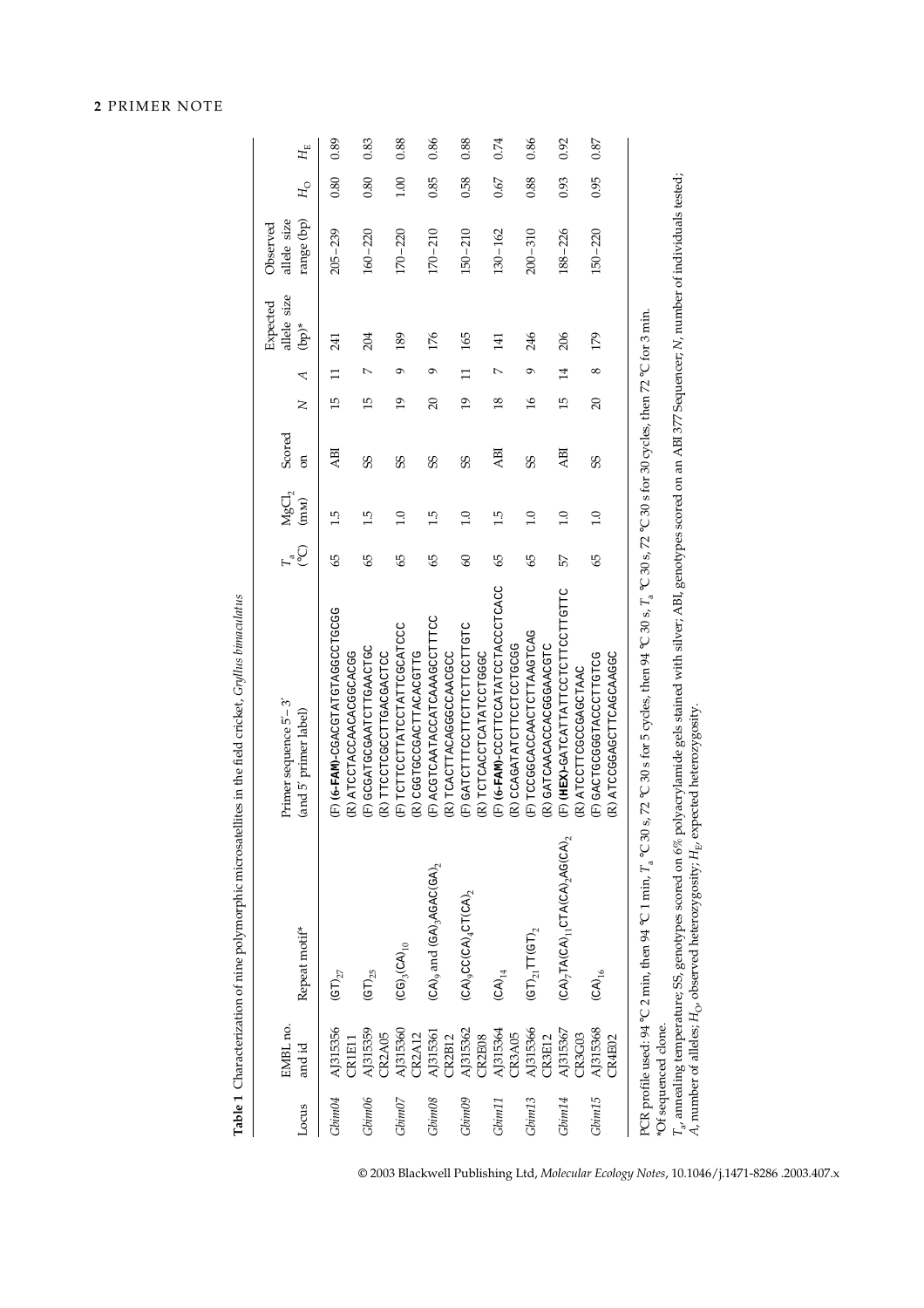Seventeen primer pairs were designed with the assistance of primer, version 3 (Rozen & Skaletsky 2000) and tested for amplification and polymorphism using 15–20 individuals. The *G. bimaculatus* individuals used to test for polymorphism were randomly selected from a laboratory population cultured in Leeds, which was originally established from individuals collected from the outskirts of Pretoria, South Africa. Each 10-µL PCR contained 0.1–10 ng of genomic DNA, 1 µm of each primer, 0.2 mm of each dNTP and 0.25 units *Taq* DNA polymerase (Thermoprime-Plus, ABgene) in the manufacturer's buffer [final concentrations 20 mm (NH<sub>4</sub>)<sub>2</sub>SO<sub>4</sub>, 75 mm Tris-HCl pH 9.0, 0.01% (w/ v) Tween], including  $1.0$  or  $1.5$  mm MgCl<sub>2</sub> (see Table 1). For two loci, PCR amplification was improved by the addition of 0.5% bovine serum albumin, fraction V (BSA; Sigma, St Louis, MO, USA) and 1% dimethyl sulphoxide (DMSO; Sigma), and by reducing the amount of template DNA to 1.0 ng or 0.1 ng. PCR amplification was performed in a Hybaid Touchdown thermal cycler (Thermo Hybaid, Ashford, Middlesex, UK). The PCR profile adopted is provided in Table 1. PCR amplification was confirmed on 2% agarose gels stained with ethidium bromide. Only one of the 17 primer sets, did not amplify a product (clone CR1F04, EMBL Accession number AJ315357).

Ten loci were characterized for polymorphism. Seven loci were analysed using 6% polyacrylamide gels stained with silver (Bassam *et al*. 1991; Promega, Southampton, UK) and three loci using an ABI 377 Sequencer. For the loci characterized on the ABI 377 Sequencer, the 5′ end of the forward primer was labelled with a fluorescent phosphoramidite and gels analysed using genescan software (version 3.1) and GENOTYPER DNA fragment analysis software (version 2.5). One locus was monomorphic (*Gbim12*, Table 2). Nine loci were polymorphic and these displayed between seven and 14 alleles in 15–20 *G. bimaculatus* individuals (Table 1). Primer sequences, expected PCR product sizes, allele size range and numbers of alleles for the nine polymorphic loci are given in Table 1. The observed and expected heterozygosity for each locus was calculated using cervus v2.0 (Marshall *et al*. 1998, 1999; Table 1). Only the locus (*Gbim09*) had a significant difference between observed and expected heterozygosity ( $\chi^2$  = 16.1, *P* < 0.001). This could be due to the presence of a null allele.

Three loci, *Gbim04*, *Gbim11* and *Gbim14*, have been successfully used to assign paternity using an ABI 377 Sequencer (Bretman *et al*., unpublished data).

The utility of all 16 *G. bimaculatus* loci in other species was assessed using three high quality DNA samples from each of nine other Orthopteran species (Table 2). The loci tested included: the nine characterized polymorphic loci, the monomorphic locus and six loci which amplified well and were polymorphic in *G. bimaculatus* but which were not characterized fully. EMBL Accession numbers and primer sequences for these loci are provided in Table 2.

The same PCR constituents were used as for *G. bimaculatus* but a different MgCl<sub>2</sub> concentration and PCR profile was adopted (Table 2).

Loci *Gbim04* and *Gbim06* jointly amplified in the highest number of other Orthopteran species (eight species). When tested in five species from the same subfamily, Gryllinae [genera: *Gryllus (*two species), *Teleogryllus*, *Acheta* and *Gryllodes*] between 9 and 14 loci amplified (56–88%). This high level of cross-amplification suggests these loci will be useful for genotyping in most of the 100–800 species belonging to the subfamily Gryllinae (species numbers dependent on the taxonomy used, Otte & Naskrecki 1997 or Hewitt 1979). Other studies have shown cross-species amplification of Orthopteran loci. Hockham *et al*. (1999) found 33– 100% amplification of six bushcricket loci across 11 species of the same subfamily and King *et al*. (1998) found 50–100% amplification of four tree weta loci across four species in the same genus.

Four loci amplified in all five species of the subfamily Gryllinae but no other species. Within *Oecanthus nigricornis*, belonging to the same family as *G. bimaculatus* (Gryllidae) but a different subfamily (Oecanthinae), fewer loci (five) amplified. In species from three non-Gryllidae families a similar number of loci amplified (two to five loci; Table 2). More species need testing but this suggests that the genetic distance among species from different Gryllidae subfamilies is similar to the distance between species from different Orthopteran families. This may be due to the traditional classification, based upon phenotypic characteristics, not accurately reflecting phylogenetic relationships.

#### **Acknowledgements**

We thank Terry Burke for helpful advice and improvements to the manuscript, Jags Pandhal and Matt Bradshaw for assistance with colony screening and Martin Brinkhof, Dave Gray, Darryl Gwynne, Scott Sakaluk, Leigh Simmons and Mike Siva-Jothy for supplying Orthopteran DNA or tissue samples. Leon Hockham and Rob Buckland also kindly suggested improvements to the manuscript. This work was performed at the Sheffield Molecular Genetics Facility supported by the Natural Environment Research Council.

#### **References**

- Altschul SF, Madden TL, Schäffer AA, Zhang J, Zhang Z, Miller W, Lipman DJ (1997) Gapped BLAST and PSI-BLAST: a new generation of protein database search programs. *Nucleic Acids Research*, **25**, 3389–3402.
- Armour JAL, Neumann R, Gobert S, Jeffreys AJ (1994) Isolation of human simple repeat loci by hybridization selection. *Human Molecular Genetics*, **3**, 599–605.
- Bassam BJ, Caetano-Anolles G, Gresshoff PM (1991) Fast and sensitive silver staining of polyacrylamide gels. *Analytical Biochemistry*, **196**, 80.

© 2003 Blackwell Publishing Ltd, *Molecular Ecology Notes*, 10.1046/j.1471-8286 .2003.407.x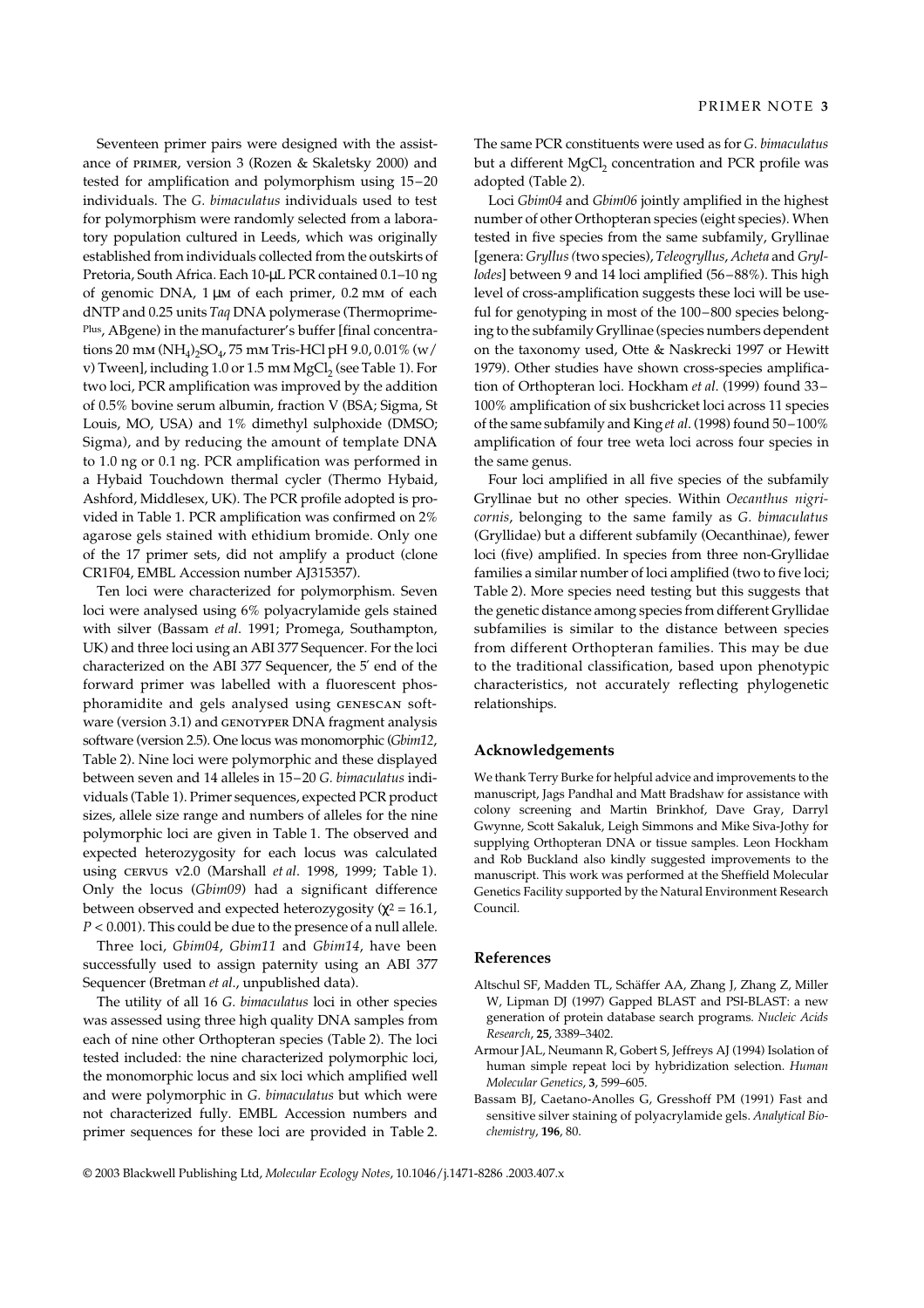| l      |
|--------|
|        |
|        |
| I      |
|        |
|        |
|        |
|        |
|        |
|        |
|        |
|        |
|        |
|        |
|        |
|        |
|        |
|        |
|        |
|        |
|        |
|        |
|        |
|        |
|        |
|        |
|        |
|        |
|        |
|        |
|        |
|        |
| l      |
|        |
|        |
|        |
|        |
|        |
|        |
|        |
|        |
|        |
|        |
|        |
|        |
|        |
|        |
|        |
|        |
|        |
|        |
|        |
|        |
|        |
|        |
|        |
|        |
|        |
|        |
|        |
|        |
|        |
| I      |
|        |
| I      |
|        |
| ŕ      |
| I<br>l |
|        |

|                     |                                        |                                                                                |                                                           |                     |                   | U<br>Family<br>U      | ن                    | ↺              | ↺<br>↺                                | ↺         | ⋖               | ⊢        | ≏                       |                                           |          |                                     |
|---------------------|----------------------------------------|--------------------------------------------------------------------------------|-----------------------------------------------------------|---------------------|-------------------|-----------------------|----------------------|----------------|---------------------------------------|-----------|-----------------|----------|-------------------------|-------------------------------------------|----------|-------------------------------------|
|                     |                                        |                                                                                |                                                           |                     |                   | Subfamily<br>Ġ        | Ğ<br>Ğ               | Ğ              | Ğ                                     | 0<br>Ġ    | na              | na       | Η                       | No. of spp. amplifying per locus          |          |                                     |
| Locus               | no. and id. motif <sup>*</sup><br>EMBL | Repeat                                                                         | Primer sequence $(5' - 3')$                               | profile (mM)<br>PCR | ${ {\rm MgCl}_2}$ | Speciest<br>පී        | $\overline{5}$<br>SC |                | TO AD GS ON HF CN                     |           |                 |          | $\mathcal{S}$           | Other Gryllidae Non-Gryllidae<br>sp. (76) | sp. (73) | Orthoptera spp. (/9)<br>Total other |
| Gbim <sub>01</sub>  | AJ315353                               | $\left( \text{CA}\right) _{24}$                                                | (F) ATTGGGCAAGCATAGCACG                                   | 65.td               | 2.0               | $\,{}^+$<br>$\ddot{}$ | $\ddot{}$            | $\ddot{}$      | $\overline{\phantom{a}}$<br>$\ddot{}$ | $\ddot{}$ | $\,{}^+$        | $\,{}^+$ | 5<br>-1                 | 2                                         |          | $\overline{ }$                      |
|                     | CR1B06                                 |                                                                                | (R) AATGAGATATCCAGCGCGC                                   |                     |                   |                       |                      |                |                                       |           |                 |          |                         |                                           |          |                                     |
| Gbim02              | AJ315354<br>CR1D02                     | $(CA)_{10}$                                                                    | (F) GATCCTTCCTTCCATTTCCTATC<br>CCCGACT<br>(R) CCGACTGGTCT | 60.td               | 0.6               | $^{+}$                | $\overline{ }$       |                | ┽                                     |           |                 |          | $\mathsf{L}\Omega$<br>T |                                           |          | ه                                   |
| Gbim03              | AJ315355                               | $\left(\mathbb{C}\mathbb{T}\right)_{31}\left(\mathbb{C}\mathbb{A}\right)_{17}$ | (F) GCGAATCCCAGAGCAGTACCC                                 | 65.td               | $\frac{0}{1}$     | $^{+}$                | $^{+}$               | Ш              | $^{+}$<br>т                           | т         |                 | т        | 3<br>Т                  | ⊂                                         |          | 3                                   |
| Gbim04              | AJ315356<br>CR1E04                     |                                                                                | (R) AGACAGCACCGCTACACCCG                                  | 65.td               | 1.5               | $+1$                  |                      |                |                                       |           |                 |          | LO <sub>1</sub>         | m                                         |          | $\infty$                            |
|                     | CR1E11                                 | $\left(\text{GT}\right)_{27}$                                                  | (R) ATCCTACCAACACGCACGG<br>(F) CGACGTATGTAGCCTGCGG        |                     |                   | +                     | $\overline{ }$       | $\overline{ }$ | T<br>+                                | +         | +               | +        | +                       |                                           |          |                                     |
| Gbim05              | AJ315358                               | $(GT)_{12}(GTAA)_{7}$                                                          | (F) CCGGCATGTGCGTAGAGTAG                                  | 65.td               | 0.6               | +<br>$^{+}$           | +                    | +              | +<br>+                                | I         | ı               | ı        | 5<br>ı                  | ⊂                                         |          | $\overline{5}$                      |
|                     | CR1G07                                 |                                                                                | (R) TATCAAACGGGCCACGGAAC                                  |                     |                   |                       |                      |                |                                       |           |                 |          |                         |                                           |          |                                     |
| Gbim06              | AJ315359                               | $\left(\mathrm{GT}\right)_{25}$                                                | (F) GCGATGCGAATCTTGAACTGC                                 | 65.td               | 1.5               | $\,^+$<br>$+$ , P     | $\,^+$               | $\,{}^+$       | +<br>$\,^+$                           | +         | Ш               |          | ∽                       | $\scriptstyle\sim$                        |          | $^\circ$                            |
|                     | <b>CR2A05</b>                          |                                                                                | (R) TTCCTCGCCTTGACGACTCC                                  |                     |                   |                       |                      |                |                                       |           |                 |          |                         |                                           |          |                                     |
| Gbim07              | AJ315360                               | $(CG)_{3}(CA)_{10}$                                                            | (F) TCTTCCTTATCCTATTCGCATCC                               | 65.td               | 1.0               | $\,{}^+$<br>$+$ , P   | $\,{}^+$             | +              | +<br>+                                | ı         | ı               |          | LO <sub>1</sub><br>I    | ⊂                                         |          | LO <sub>1</sub>                     |
|                     | <b>CR2A12</b>                          |                                                                                | (R) CGGTGCCGACTTACACGTTG                                  |                     |                   |                       |                      |                |                                       |           |                 |          |                         |                                           |          |                                     |
| Gbim08              | AJ315361                               | $(\texttt{CA})_{9}$ and $(\texttt{GA})_{3}$                                    | (F) ACGTCAATACCATCAAAGCCTTTCC                             | 65.td               | 1.5               | $\,{}^+$<br>$+$ , P   | $\,{}^+$             | +              | ı<br>+                                |           | $^{\mathrm{+}}$ |          | $\mathsf{L}\Omega$<br>I |                                           |          | ७                                   |
|                     | <b>CR2B12</b>                          | AGAC(GA) <sub>2</sub>                                                          | (R) TCACTTACAGGGCCAACGC                                   |                     |                   |                       |                      |                |                                       |           |                 |          |                         |                                           |          |                                     |
| Gbim09              | AJ315362<br>CR2E08                     | $(CA)$ <sub>9</sub> CC(CA) <sub>4</sub> CT<br>$\left($ CA) $_2$                | (F) GATCTTTCCTTCTTCTTCCTTGTC<br>R) TCTCACCTCATATCCTGGGC   | 60.td               | 0.6               | т<br>$+1$             |                      |                | I                                     |           |                 |          | ⊂                       |                                           |          | ⊂                                   |
| Gbim <sub>10‡</sub> | AJ315363                               | $\left(\text{CA}\right)_{21}$                                                  | (F) ACACCAGGCGAATGCTGGAG                                  | 60.td               | 1.0               | $\,^+$<br>$^{+}$      | +                    |                | +<br>+                                |           |                 |          | $\mathsf{L}\cap$        | ⊂                                         |          | 5                                   |
|                     | CR2G11                                 |                                                                                | (R) CCATCCCAGACAGAACGAGC                                  |                     |                   |                       |                      |                |                                       |           |                 |          |                         |                                           |          |                                     |
| Gbim <sub>11</sub>  | AJ315364                               | $\left(\textrm{CA}\right)_{14}$                                                | (F) CCCTTCCATATCCTACCCTCACC                               | 65.td               | 1.5               | $\,{}^+$<br>$+$ , $P$ | ÷                    | ٠              | ٠<br>+                                | T         |                 |          | LC.<br>ı                | ⊂                                         |          | $\mathfrak{g}$                      |
|                     | CR3A05                                 |                                                                                | (R) CCAGATATCTTCCTCCTGCGG                                 |                     |                   |                       |                      |                |                                       |           |                 |          |                         |                                           |          |                                     |
|                     | Gbim12‡ AJ315365                       | $(CG)_{4}(CA)_{12}$                                                            | (F) ATCATCACCAGCGAATGCC                                   | 65.td               | 0.6               | т<br>$_{+,}$ M        | I                    |                | т                                     |           |                 |          | ⊂<br>I                  | ⊂                                         |          | ○                                   |
|                     | CR3C07                                 |                                                                                | R) ACCATGTCAGCTTGCGGAG                                    |                     |                   |                       |                      |                |                                       |           |                 |          |                         |                                           |          |                                     |
| Gbim <sub>13</sub>  | AJ315366<br>CR3E12                     | $\rm (GT)_{21}TT(GT)_{2}$                                                      | F) TCCGGCACCAACTCTTAAGTCAG                                | 65.td               | $\overline{1.0}$  | +<br>$+1$             |                      |                |                                       |           |                 |          | m                       | ⊂                                         |          | $\infty$                            |
| Gbim <sub>14</sub>  | AJ315367                               | $\text{(CA)}_7 \texttt{TA} \texttt{(CA)}_{11} \texttt{CTA}$                    | (F) GATCATTATTCCTCTTCCTTGTTC<br>R) GATCAACACCACGGAACGTC   | 60.td               | 0.1               | $\,{}^+$<br>$+$ , P   | +                    | +              | +<br>ı                                |           |                 |          |                         | ⊂                                         |          |                                     |
|                     | <b>CR3G03</b>                          | $(CA)$ <sub>7</sub> AG $(CA)$ <sub>7</sub>                                     | (R) ATCCTTCGCCGAGCTAAC                                    |                     |                   |                       |                      |                |                                       |           |                 |          |                         |                                           |          |                                     |

© 2003 Blackwell Publishing Ltd, *Molecular Ecology Notes*, 10.1046/j.1471-8286 .2003.407.x

# **4** PRIMER NOTE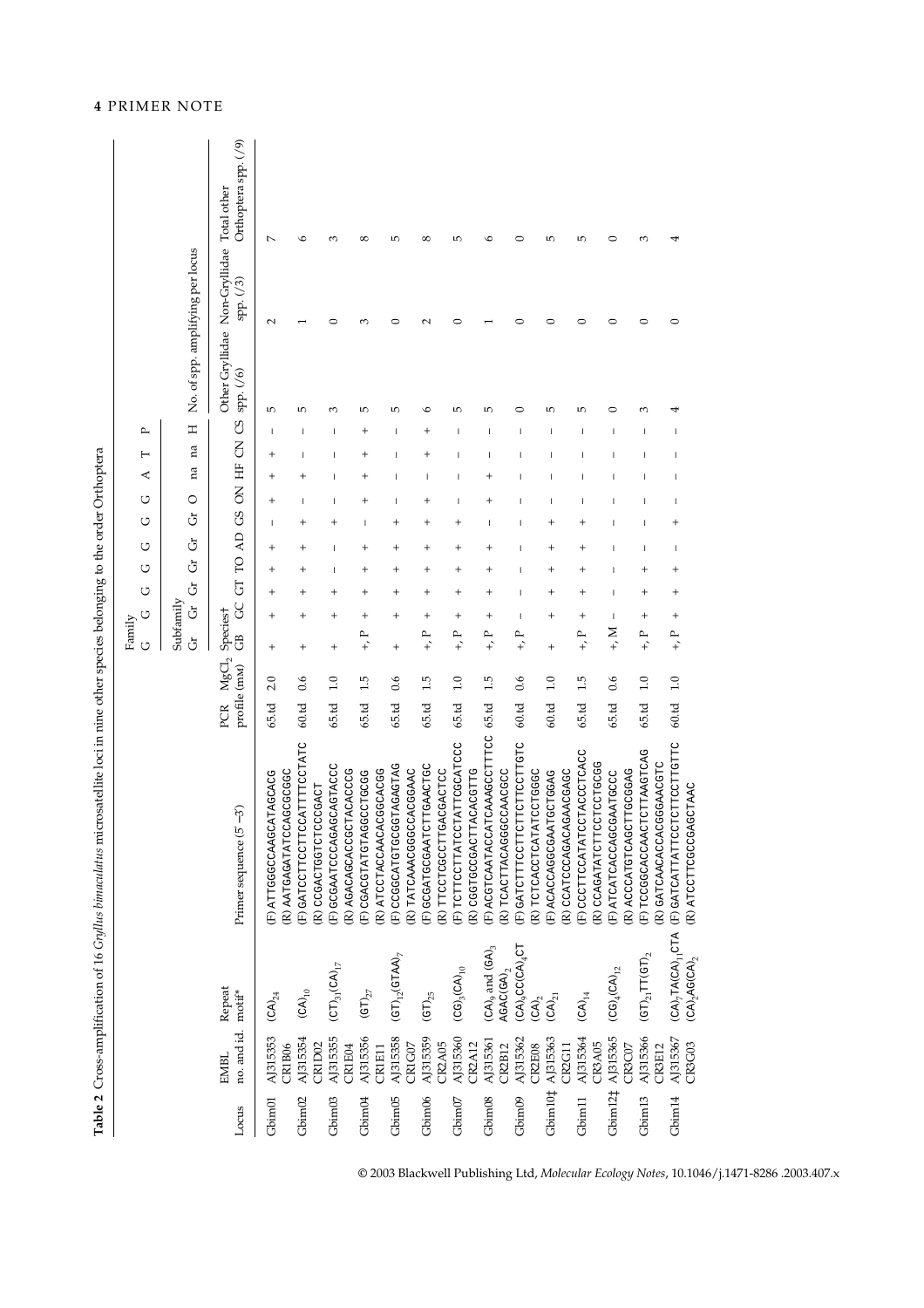|                     |                                                      |                                |                                                                                                                                                                                                                                                                                                                                                                                                                                                   |                                                | U<br>U<br>Family<br>U                                           | U<br>U<br>U<br>$\circ$                                                       | ≏<br>⊢<br>₹                                                                                                                                    |                                                       |                      |
|---------------------|------------------------------------------------------|--------------------------------|---------------------------------------------------------------------------------------------------------------------------------------------------------------------------------------------------------------------------------------------------------------------------------------------------------------------------------------------------------------------------------------------------------------------------------------------------|------------------------------------------------|-----------------------------------------------------------------|------------------------------------------------------------------------------|------------------------------------------------------------------------------------------------------------------------------------------------|-------------------------------------------------------|----------------------|
|                     |                                                      |                                |                                                                                                                                                                                                                                                                                                                                                                                                                                                   |                                                | Subfamily<br>ģ<br>Ġ                                             | O G G G G                                                                    | $\pm$<br>na na                                                                                                                                 | No. of spp. amplifying per locus                      |                      |
| Locus               | no. and id.<br>EMBL                                  | Repeat<br>motif*               | $(5' - 3')$<br>Primer sequence                                                                                                                                                                                                                                                                                                                                                                                                                    | PCR MgCl <sub>2</sub> Speciest<br>profile (mM) | සී                                                              | GC GT TO AD GS ON HF CN GS                                                   | spp. (/6)                                                                                                                                      | Other Gryllidae Non-Gryllidae Total other<br>sp. (73) | Orthoptera spp. (/9) |
| Gbim <sub>15</sub>  | AJ315368<br><b>CR4E02</b>                            | $(CA)_{16}$                    | (R) ATCCGGAGCTTCAGCAAGGC<br>GACTOCCOCOCONTOTICO                                                                                                                                                                                                                                                                                                                                                                                                   | $\ddot{0}$<br>65.td                            | $^{+}$<br>$^{+}$<br>$+$ , $\Gamma$                              | $^{+}$<br>$^{+}$<br>I<br>$^{+}$                                              | 5<br>ı<br>$^{+}$<br>I                                                                                                                          |                                                       | $\circ$              |
| Gbim <sub>16</sub>  | AJ315369<br><b>CR6B11</b>                            | $(CGG)_4$ and<br>$(GAGCG)_{5}$ | Total number of loci amplifying (/16) 16<br>(F) GACGCCCCGAATCAGTAG<br>(R) CCAGCCGCGAAGCACGAG                                                                                                                                                                                                                                                                                                                                                      | 3.0<br>65.td                                   | $\overline{14}$<br>$^{+}$<br>$\overline{1}$<br>$^{+}$<br>$^{+}$ | I<br>5<br>I<br>ó<br>$\overline{a}$<br>$^{+}$<br>$\overline{13}$<br>$\ddot{}$ | 4<br>I<br>2<br>I<br>4<br>$^{+}$<br>5                                                                                                           |                                                       | 5                    |
| PCR profiles used:  | finally 72 °C for 3 min.<br>finally 72 °C for 3 min. |                                | 65.td = 94 °C for 2 min for one cycle, then 94 °C for 30 s, X°C for 30 s, 72 °C for 30 s, for two cycles (where X = 65 °C then 63, 61, 59, 57) then 94 °C for 30 s, 55 °C for 30 s, 72 °C for 30 s for 30 cycles, and<br>$60.1d = 94$ °C for 2 min for one cycle, then $94$ °C for $30$ s, $72$ °C for $30$ s for two cycles (where $Y = 60$ °C then $58$ , $56$ , $54$ , $52$ ) then $94$ °C for $30$ s, $72$ °C for $30$ s for $30$ cycles, and |                                                |                                                                 |                                                                              |                                                                                                                                                |                                                       |                      |
|                     | *Of sequenced clone.                                 |                                | TThree unrelated individuals of each species were tested and species are ordered as most dosely related to Gryllus bimaculatus (based on Gwyme 1995; Huang et al. 2000).<br>IThe sequences of Gbim10 and Gbim12 (AJ315363 and AJ315365) exhibit 76% sequence homology in their respective flanking regions (see text).                                                                                                                            |                                                |                                                                 |                                                                              |                                                                                                                                                |                                                       |                      |
| na, not applicable. |                                                      |                                | G, Gryllidae family; A, Anostostpmatidae family; T, Tettigoniidae family; P, Prophalangopsidae family; Gr, Gryllinae Subfamily; O, Oecanthinae subfamily; H, Haglidae subfamily.                                                                                                                                                                                                                                                                  |                                                |                                                                 |                                                                              |                                                                                                                                                |                                                       |                      |
|                     |                                                      |                                | GB, Gryllus binnaculatus, field cricket (origin of loci); GC, Gryllus ampestris, field cricket (G. ampestris is the sister species of G. binnaculatus); GT, Gryllus texensis, field cricket; TO, Teleogryllus oceanicus,<br>Conocephalus nigropleurum, black sided meadow katydid; CS, Cyphodern's strepitans, sage bush cricket<br>field cricket; AD, Acheta domestica, black house cricket; GS,                                                 |                                                |                                                                 |                                                                              | Grollodes sigillatus, tropical house cricket; ON, Occanthus nigricornis, black horned tree cricket; HF, Hemiandrus funcifer, ground weta; CIN, |                                                       |                      |
|                     |                                                      |                                | +, amplification; -, no amplification; P, polymorphic (see Table 1); M, monomorphic.                                                                                                                                                                                                                                                                                                                                                              |                                                |                                                                 |                                                                              |                                                                                                                                                |                                                       |                      |